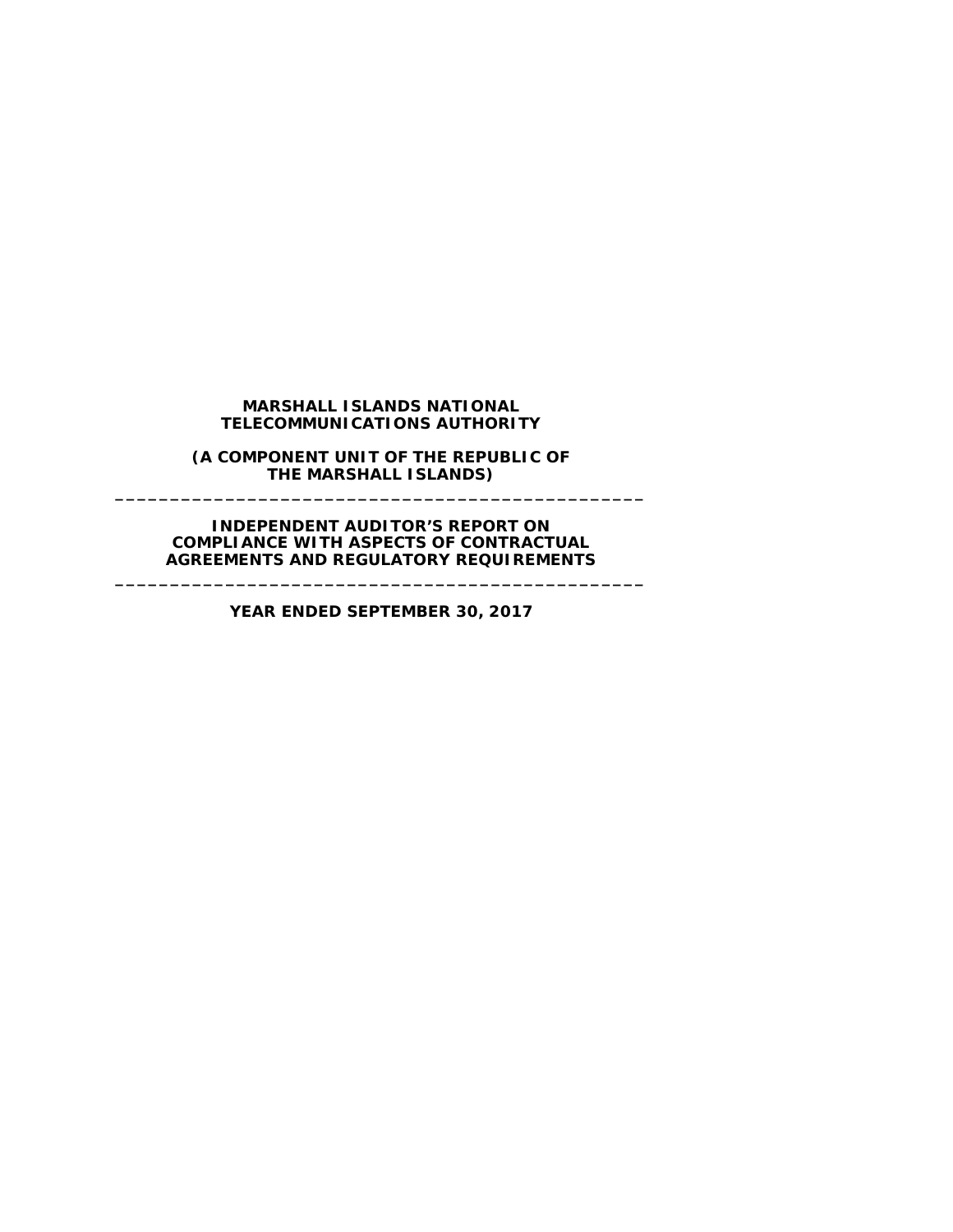# **Deloitte.**

Deloitte & Touche LLP 361 South Marine Corps Drive Tamuning, GU 96913-3973 USA

Tel: +1 (671) 646-3884 Fax: +1 (671) 649-4265

www.deloitte.com

### **INDEPENDENT AUDITOR'S REPORT ON COMPLIANCE WITH ASPECTS OF CONTRACTUAL AGREEMENTS AND REGULATORY REQUIREMENTS**

Board of Directors Marshall Islands National Telecommunications Authority:

We have audited, in accordance with auditing standards generally accepted in the United States of America and the standards applicable to financial audits contained in *Government Auditing Standards* issued by the Comptroller General of the United States, the financial statements of the Marshall Islands National Telecommunications Authority (NTA), which comprise the statement of net position as of September 30, 2017, the related statements of revenue, expenses and changes in net position, and of cash flows for the year then ended, and the related notes to the financial statements, and have issued our report thereon dated February 27, 2018. In accordance with *Government Auditing Standards*, we have also issued our report dated February 27, 2018, on our consideration of NTA's internal control over financial reporting and on our tests of its compliance with certain provisions of laws, regulations, contracts and grant agreements and other matters. No reports other than the reports referred to above and our Schedule of Findings and Responses related to our audit have been furnished to management.

In connection with our audit, we noted that NTA failed to comply with the terms, covenants, provisions, or conditions of their loan, grant, and security instruments as set forth in 7 CFR Part 1773, *Policy on Audits of Rural Utilities Service Borrowers*, §1773.33 and clarified in the Rural Utilities Service (RUS) policy memorandum dated February 7, 2014, insofar as they relate to accounting matters as enumerated below:

### Finding No. 1

Criteria: Section 5.12, *TIER Requirement*, of the RUS Loan Agreements stipulates that NTA shall maintain a TIER rate of 1.5 from December 31, 2012 until maturity of the loans.

Condition: For the year ended September 30, 2017, NTA achieved a 0.95 average TIER ratio.

Auditee Response: Management agrees with the finding, but as explained in last year's audit, compliance with the RUS TIER requirements will continue to be a challenge for NTA given market size and growth opportunities. NTA is currently working with consultants from the World Bank to look at opportunities for growth in the sector, as well as efficiencies that could be realized to make NTA better able to deliver services at sustainable levels.

Our audit was not directed primarily toward obtaining knowledge of such noncompliance. Accordingly, had we performed additional procedures, other matters may have come to our attention regarding NTA's noncompliance with the above-referenced terms, covenants, provisions, or conditions of the contractual agreements and regulatory requirements, insofar as they relate to accounting matters.

In connection with our audit, we noted certain matters regarding NTA's accounting and records to indicate that NTA did not:

- Maintain adequate and effective accounting procedures;
- Utilize adequate and fair methods for accumulating and recording labor, material, and overhead costs, arid the distribution of these costs to construction, retirement, and maintenance or other expense accounts;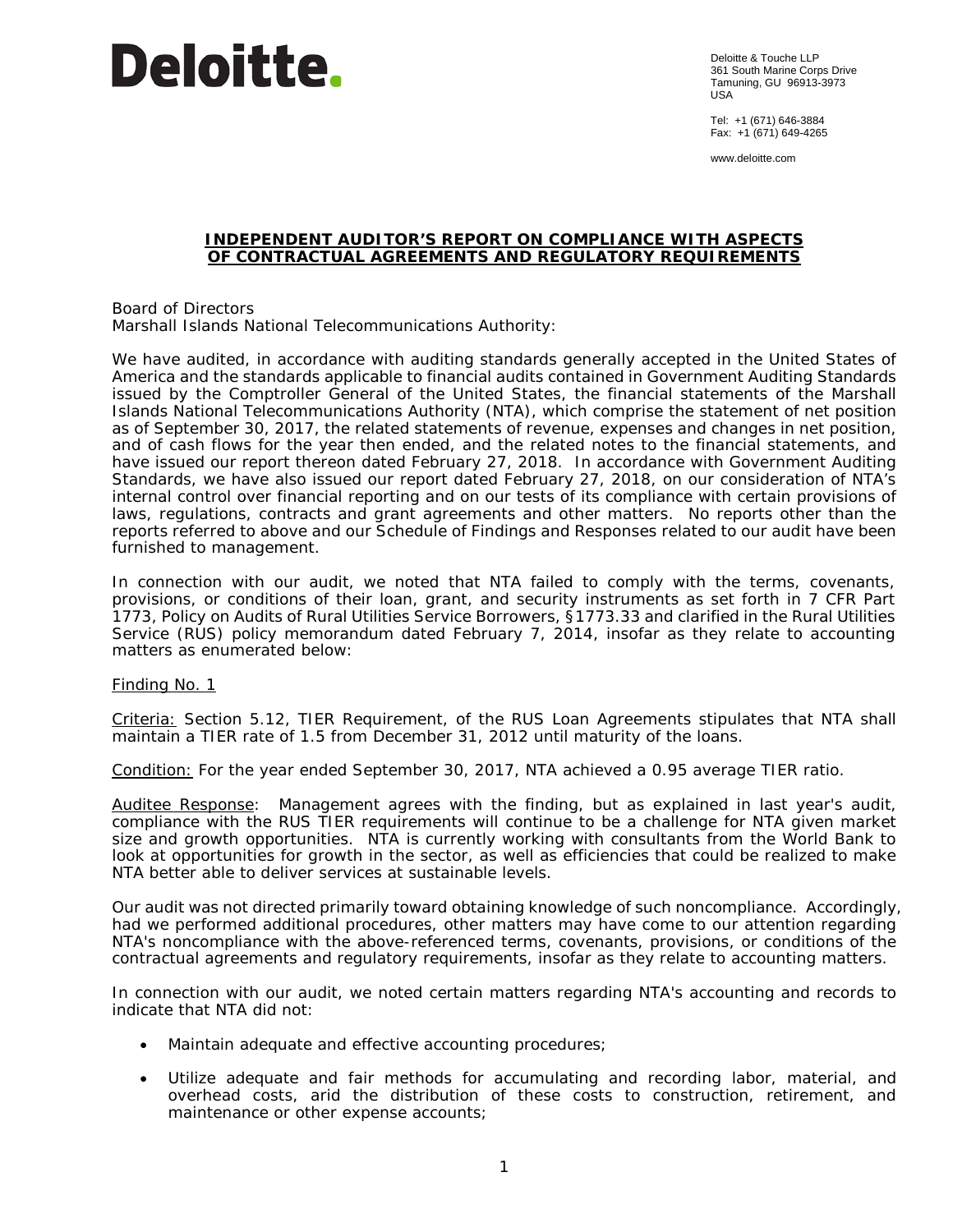# Deloitte.

- Reconcile continuing property records to the controlling general ledger plant accounts;
- Clear construction accounts and accrue depreciation on completed construction;
- Record and properly price the retirement of plant;
- Seek approval of the sale, lease or transfer of capital assets and disposition of proceeds for the sale or lease of plant, material, or scrap;
- Maintain adequate control over materials and supplies;
- Prepare accurate and timely Financial and Operating Reports;
- Obtain written RUS approval to enter into any contract for the management, operation, or maintenance of the borrower's system if the contract covers all or substantially all of the telecommunications system;
- Disclose material related party transactions in the financial statements, in accordance with requirements for related parties in generally accepted accounting principles;
- Record depreciation in accordance with RUS requirements (See RUS Bulletin 183-1, Depreciation Rates and Procedures);
- Comply with the requirements for the detailed schedule of deferred debits and deferred credits; and
- Comply with the requirements for the detailed schedule of investments.

These matters are enumerated below:

# Finding No. 2

Criteria: Financial reporting necessitates adequate internal control over the review and timely performance of bank reconciliations.

### Condition:

- 1. Monthly bank reconciliations were not timely performed. The September 2017 BOG savings account reconciliation indicated a \$28,646 reconciling item. As this amount was not considered material to the financial statements, no audit adjustment was proposed.
- 2. A transfer out of \$100,000 from the BOG savings account was improperly included as a reconciling item in the September 2017 account reconciliation. This misstatement was corrected during the audit process.
- 3. An \$8,162 check (#40826) was voided yet included in the September 2017 bank reconciliation as an outstanding check. This exception has been addressed in the prior year audit finding. As this amount was not considered material to the financial statements, no audit adjustment was proposed.
- 4. An unreconciled \$58,793 cash account was noted as of September 30, 2017. As this amount was not considered material to the financial statements, no audit adjustment was proposed.
- 5. Stale checks of \$58,976 were included in the September 2017 bank reconciliations. As this amount was not considered material to the financial statements, no audit adjustment was proposed.